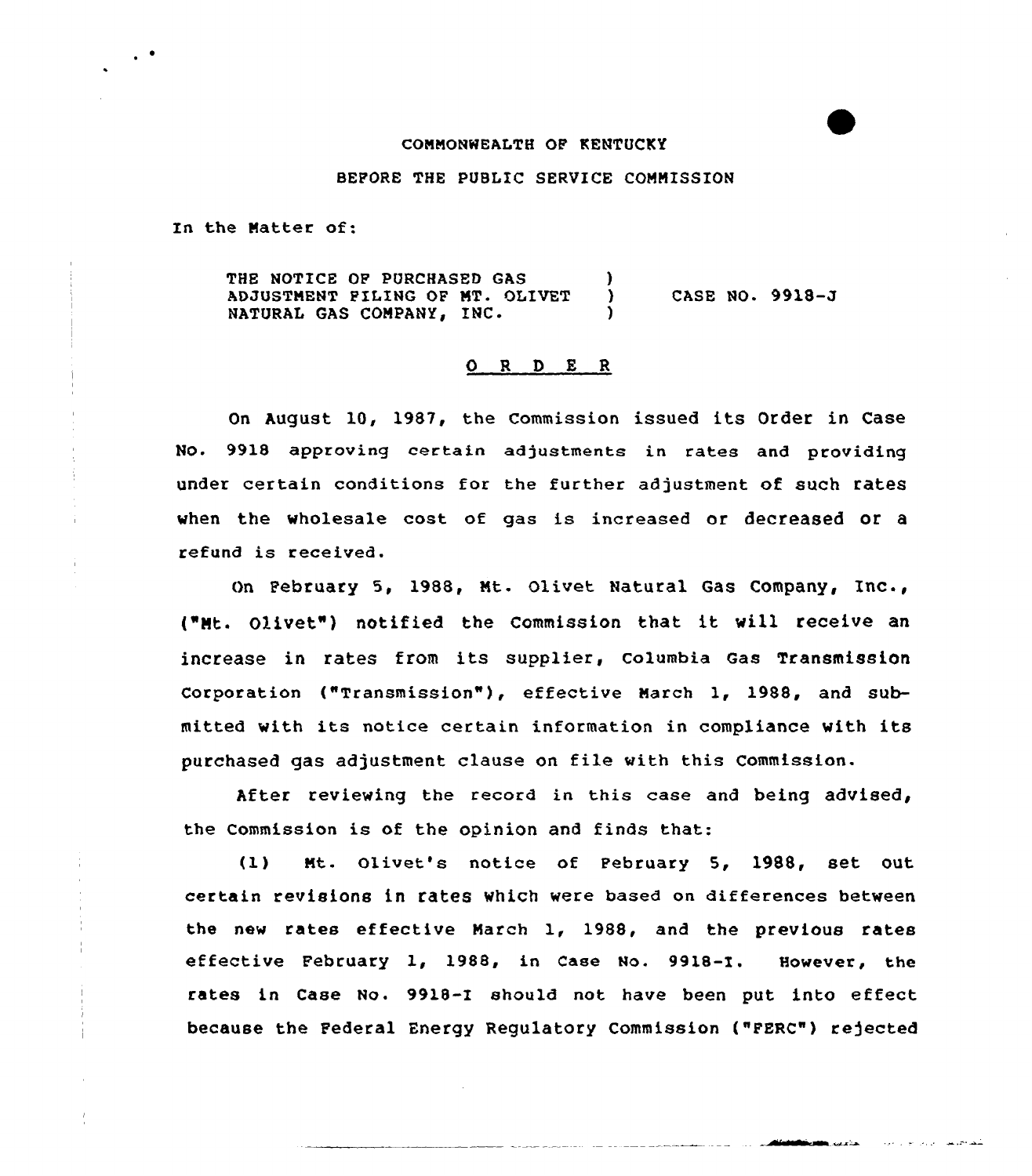Transmission's rates, including the fixed monthly charge attributable to contract reformation costs in Docket No. Re 88-43-000. The revisions in rates should be based on rates in effect January 1, 1988, in Case No. 9918-H, which reflect a wholesale price increase in the amount of \$18,068 or 45.99 cents per Ncf.

{2) Transmission filed revised rates with the PERC to be effective Harch 1, 1988. These rates are subject to refund.

{3) <sup>A</sup> legislative change in KRS Chapter 278, effective July 15, 1986, requires 30 days notice of a change in rates with the Commission having the discretion to shorten the required period to 20 days upon showing of good cause. Reduction in rates vill, as always, be made effective with the date of the supplier decrease. Increases in rates will be effective with 20 days notice providing that: 1) the effective date from the supplier is not more than 20 days in the future, in which case the actual effective date will be used, and 2} the company has included in its filing a specific request that a tariff sheet or some other notification from the supplier be considered a showing of good cause for 20 days notice. Mt. Olivet included a request for a showing of good cause for 20 days notice. The effective date will, therefore, be March 1, 1988, the actual effective date.

{4) Nt. Olivet should report to the Commission the amount of excess revenues collected from Pebruary l, 1988, up to the date the rates in Case No. 9918-I are no longer applied to customers' bills, along with a refund plan.

 $-2-$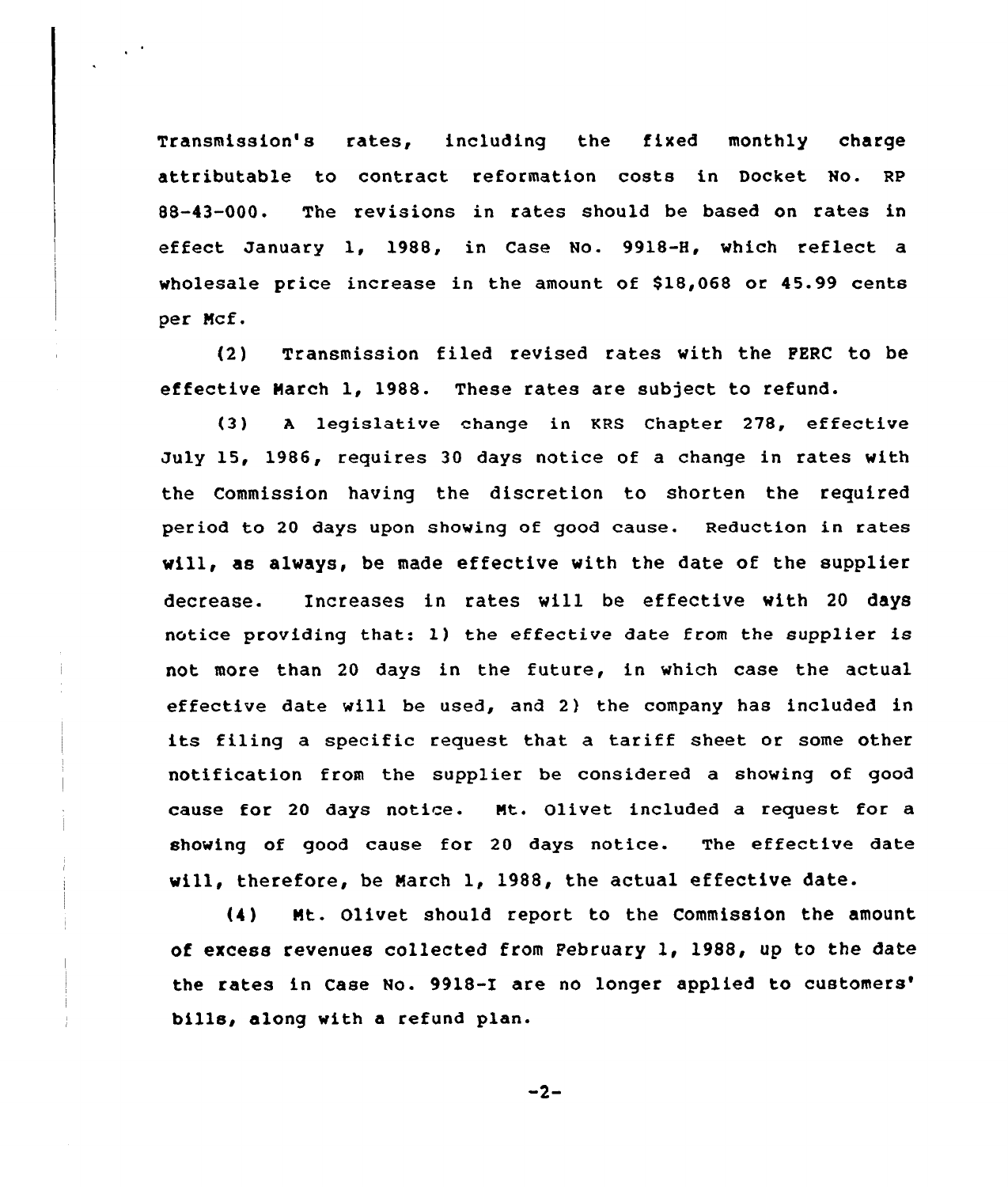(5) Nt. Olivet'a corrected adjustments in rates under the purchased gas adjustment provisions approved by the Commission in its Order in Case No. 9918 dated Auqust 10, 1987, are fair, just, and reasonable and in the public interest and should be effective with gas supplied on and after March 1, 1988. Mt. Olivet's rates should be subject to refund because Transmission's rates are subject to refund.

IT IS THEREPORE ORDERED that:

 $\frac{1}{2}$ 

(1) The rates approved in Case No. 9918-I be and they hereby are denied.

(2) Mt. Olivet shall report to the Commission the amount of excess revenues collected from February 1, 1988, up to the date the rates in Case No. 9918-I are no longer applied to bills, along with a refund plan.

(3) The rates in the Appendix to this Order be and they hereby are authorized effective with gas supplied on and after March 1, 198S, subject to refund.

(4) Within 30 days of the date of this Order Mt. Olivet shall file with this Commission its revised tariffs setting out the rates authorized herein.

 $-3-$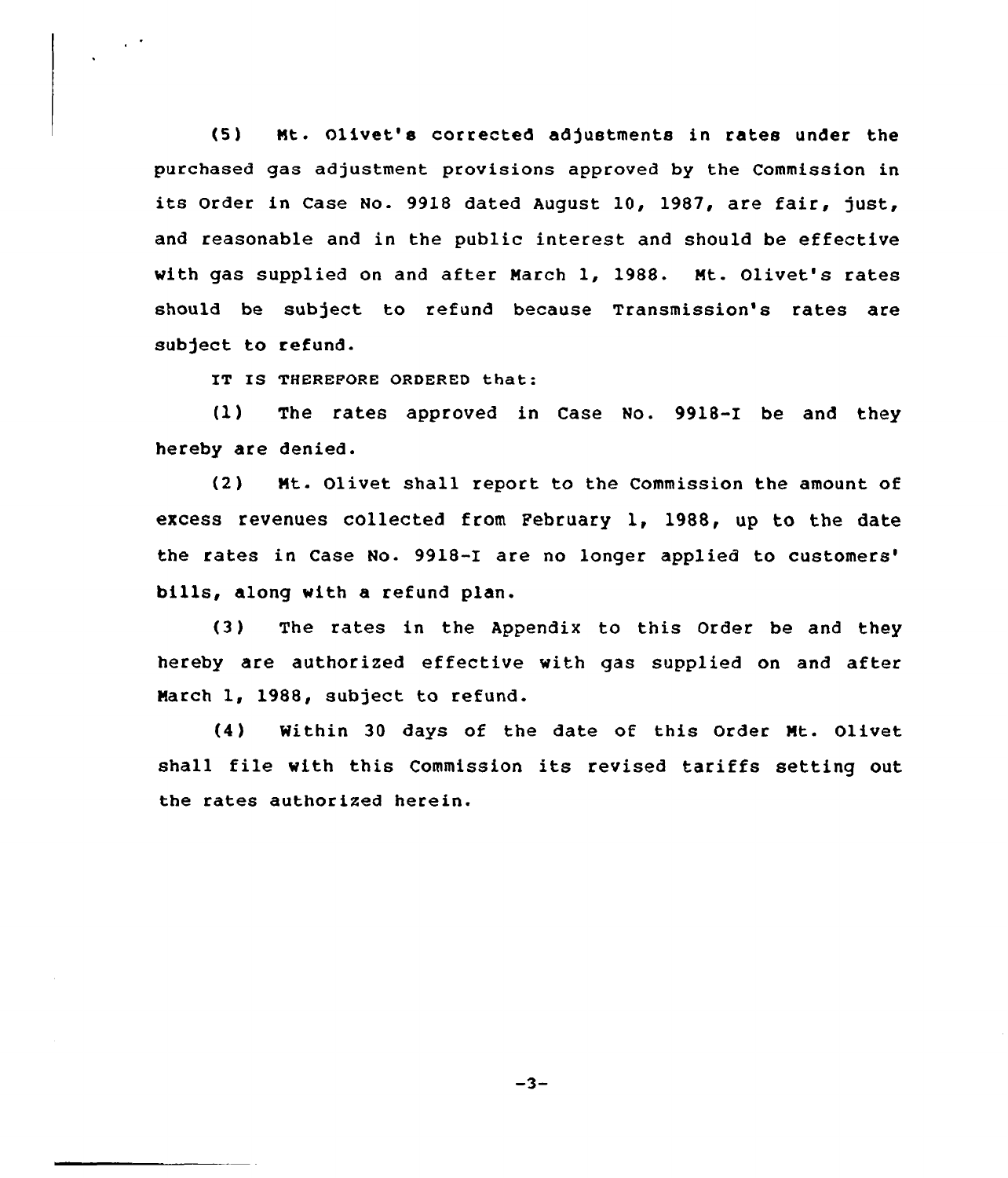Done at Frankfort, Kentucky, this 25th day of February, 1988.

PUBLIC SERVICE COHNISSION

Carlos D. Idement

100 Charton Arouer

 $\mathbf{r}(\mathcal{E}^{\mathcal{L}}_{\mathcal{E}}(\mathcal{E}^{\mathcal{L}}_{\mathcal{E}}))$ 

.<br>تم التحوية بالمحدود العام ال

ATTEST:

 $\sim$   $^{\circ}$ 

 $\omega \sim \omega^2$ 

 $\mathcal{L}$ 

 $\sim 1.2$ 

Executive Director